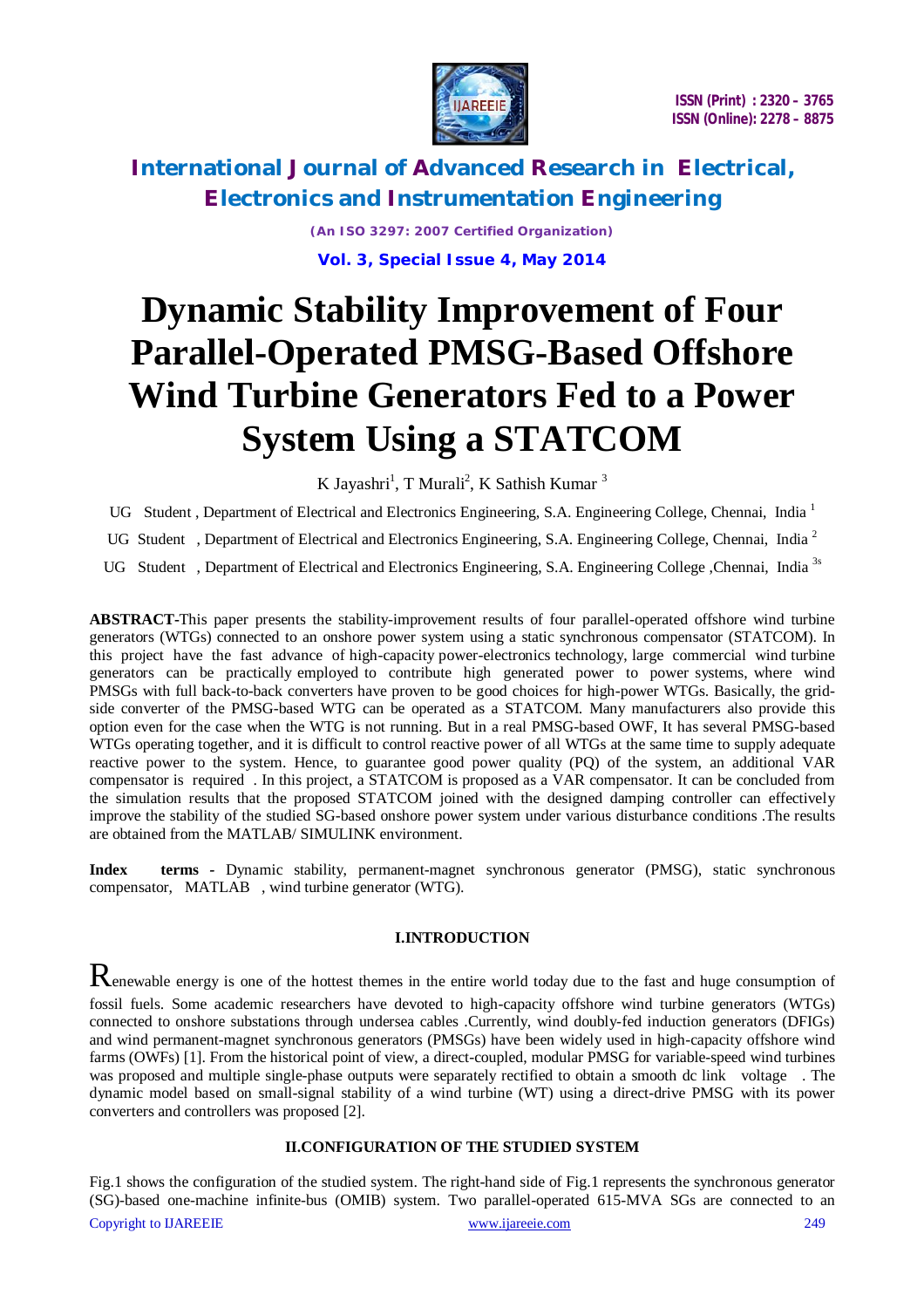

*(An ISO 3297: 2007 Certified Organization)*

### **Vol. 3, Special Issue 4, May 2014**

infinite bus (or a power grid) through two parallel transmission lines (TL1 and TL2) and a 15/161-kV step-up transformer. Four parallel-operated PMSG-based WTGs and a 5-MVAR STATCOM are connected to the common offshore ac bus that is fed to the point of common coupling (PCC) of the OMIB system through a step-up transformer of 23/161 kV and a cable (undersea and underground cables). Each 5-MW WTG is represented by a PMSG with an ac/dc converter, a dc link, a dc/ac inverter, and a step-up transformer of 3.3/23 kV. While the shaft of the wind PMSG is directly driven by a variable-speed WT. the four PMSG-based WTGs, the STATCOM, and a local load are connected to a common ac bus through connection lines and transformers.



Fig. 1 Configuration of the studied SG-based containing four parallel-operated PMSG-based WTGs with STATCOM

#### **III.WIND TURBINE MODEL**

The blade pitch angle (degrees) are the constant coefficients. The wind speed is modeled as the algebraic sum of a base wind speed, a gust wind speed, a ramp wind , and a noise wind speed. The cut-in, rated, and cut-out wind speeds of the studied WT are 4, 14, and 25 m/s, respectively. When wind speed is lower than 14 m/s, When 14 m/s, the pitch-angle control system activates and increases accordingly. In fig.2 Each WT is directly coupled to the rotor shaft of a wind PMSG.



Fig2. Each WT coupled to the rotor shaft of a wind PMSG

### **IV.PMSG AND POWER CONVERTER**

The power converter of each wind PMSG consists of a voltage source converter (VSC) and a voltage-source inverter (VSI) as shown in Fig. 3. The VSC or the VSI consists of six insulated gate bipolar Properly decoupled by the dc- link capacitor . The common dc link with a large capacitor is connected between the VSC and the VSI. The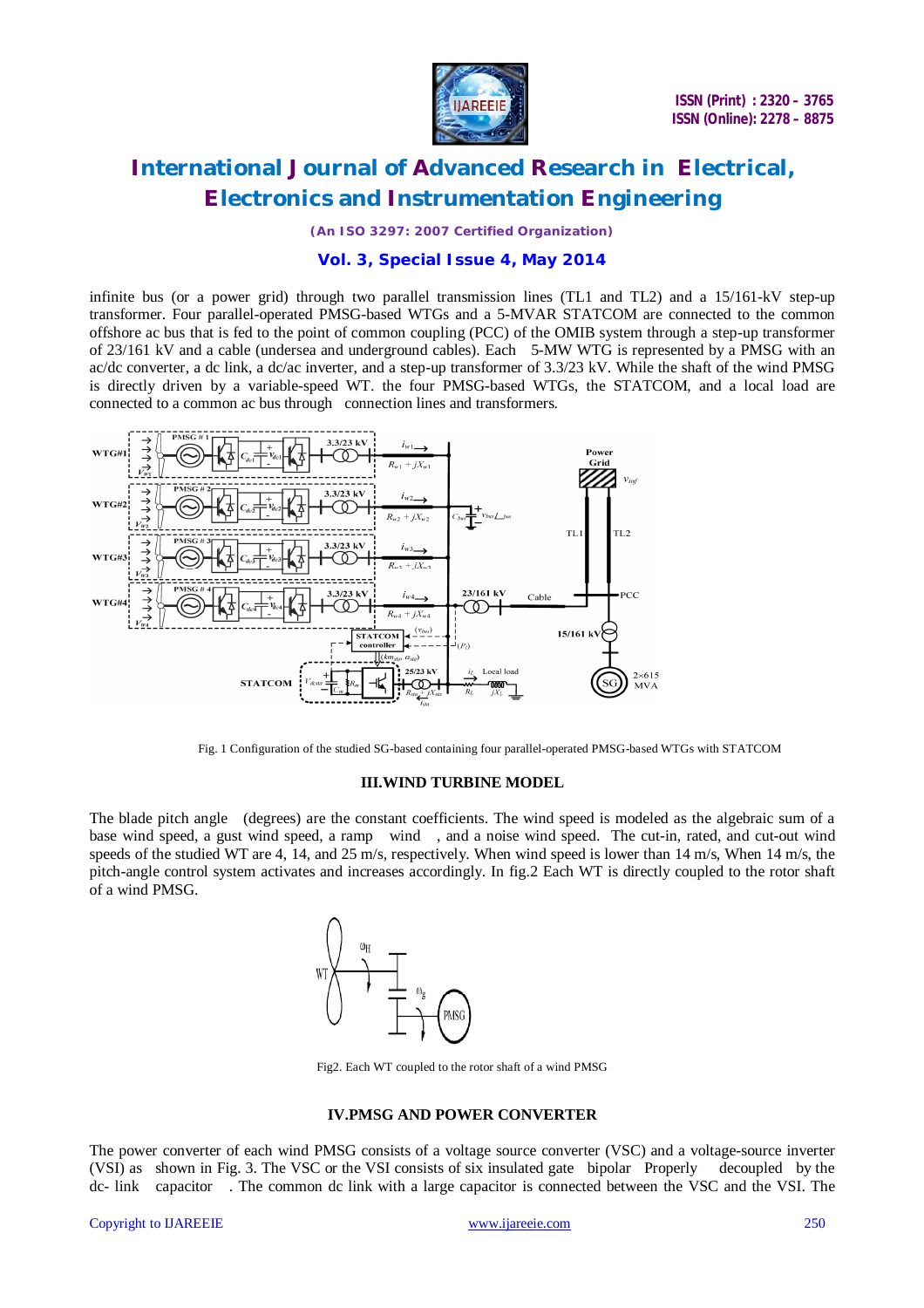

*(An ISO 3297: 2007 Certified Organization)*

## **Vol. 3, Special Issue 4, May 2014**

operation of the VSC and the VSC is properly decoupled by the dc-link capacitor and, hence, the VSC and the VSI have independent controllers.



Fig 3 . Model of power converters of the studied wind PMSG

#### **V.STATCOM MODEL**

In order to temporarily avoid the high level of reactive compensation during recovery. In addition to the normal STATCOM control, allows for torque transient alleviation during the recovery process after a grid fault [4]. This is possible to achieve by reducing the voltage reference of the STATCOM control system and, by that, the reactive compensation when stability is ensured after fault clearing but before the grid voltage and the speed of the generator have returned to the prefault values [6]. In this way, the STATCOM can improve the torque capability of the PMSG when this is needed keep the system stable, and once stability is ensured, it can reduce the maximum torque during recovery. The strain on the drive train can thereby be reduced. This is particularly relevant where wind turbines cannot just disconnect from the grid to protect the installation from risk of mechanical damage that might be caused by the cumulative stress of repeated peak torque transients[5] This paper focuses on the recovery process after fault clearing and reactive power compensation .The other main issue related to this concept is that, since the decelerating torque of the generator is limited, the recovery process of the system will be longer than for the case of normal control of the STATCOM with a fixed voltage reference value[8].

### **VI.SIMULATION RESULTS**

It is noted that the reactive power exchange between the AC system and the compensator is controlled by varying the magnitude of the fundamental component of the inverter voltage above and below that of the AC system. The compensator control is achieved by small variations in the switching angle of the semiconductor devices , so that the fundamental component of the voltage produced by the inverter is forced to lag or lead the AC system voltage by a few degrees. This causes active power to flow into or out of the inverter modifying the value of the DC capacitor voltage and consequently the magnitude of the inverter terminal voltage and the resultant reactive power. If the compensator supplies only reactive power, the active power provided by the DC capacitor is zero. Therefore, the capacitor does not change its voltage. With the provision of DC source or energy storage device on its DC side, there can be a little active power exchange between the STATCOM and the electric power system. When the phase angle of the AC power leads the inverter phase angle, the STATCOM absorbs real power from the AC system, if the phase angle of the AC power system lags the inverter phase angle, the STATCOM supplies real power to AC system. Without STATCOM is the system they will be a voltage drop. So that when STATCOM is used it will compensate the reactive power either by absorbing or generating in FIG.6 and FIG.7.When voltage is less it whenever fault occurs it can compensate the voltage drop.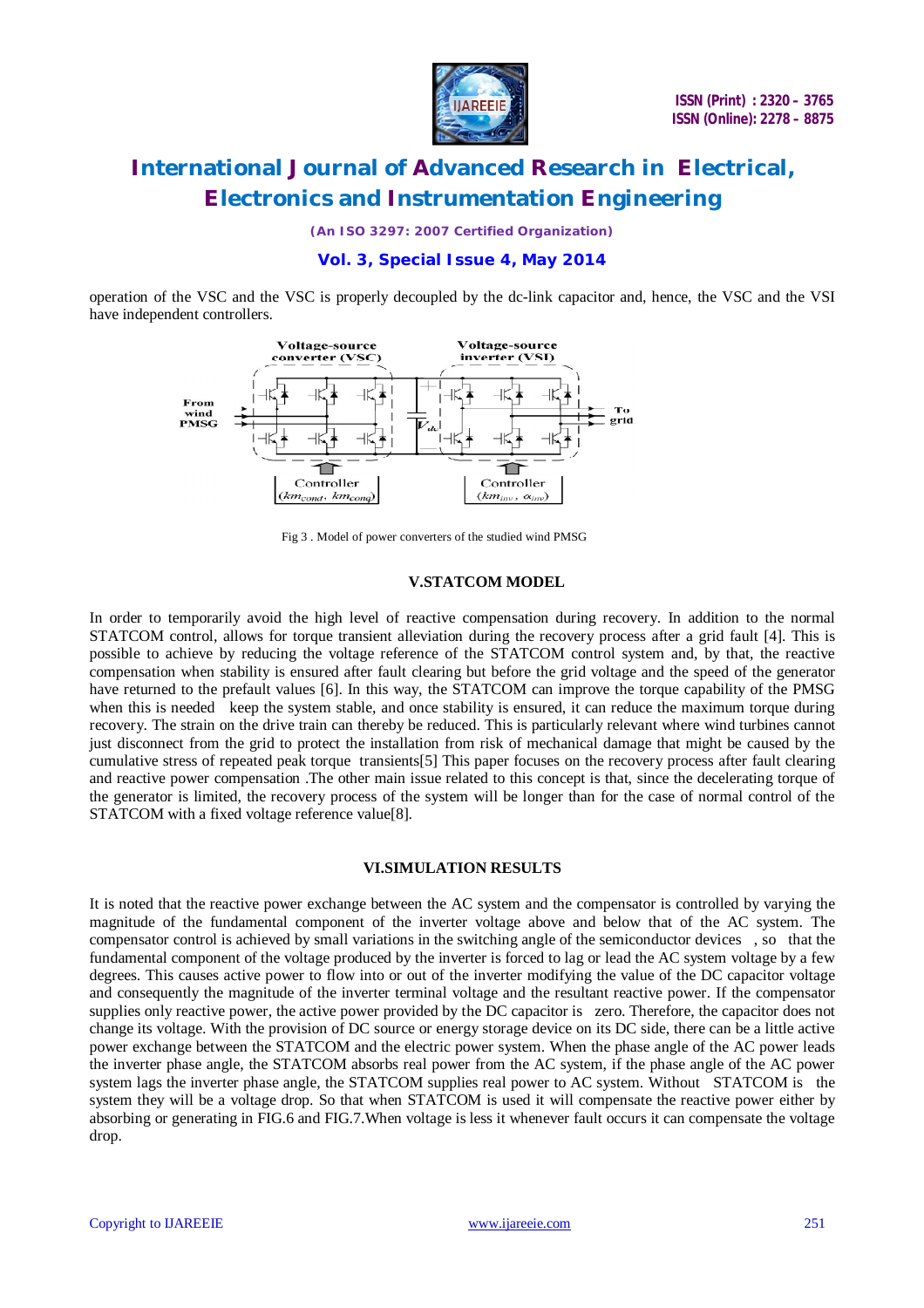

*(An ISO 3297: 2007 Certified Organization)*



Fig 5.Hardware



Fig6.Simulation